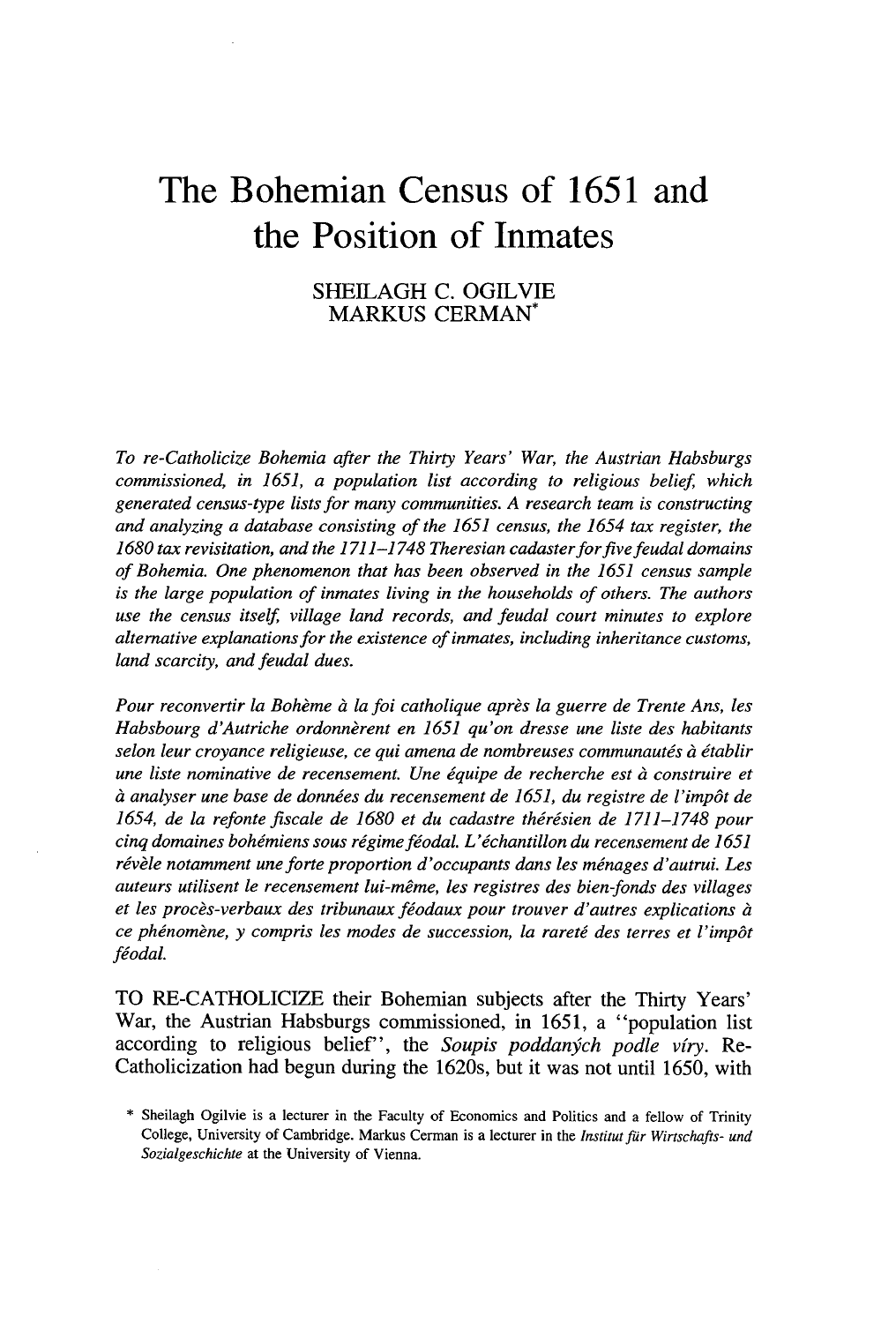all of Bohemia united under Habsburg rule, that systematic measures could be undertaken.<sup>1</sup> An imperial decree of February 4, 1651, commanded the captains of the circuits (national administrative units) to arrange the religious registration of the entire population.<sup>2</sup> The decree described precisely how the registration should be done, specifying the possible religious categories and providing four pages of examples.<sup>3</sup> The circuit captains conveyed these instructions to the feudal lords who ruled each domain, and they in tum ordered their own administrators (the domain captains) and sub-administrators (the city councils and village bailiffs) to carry out the survey, which they duly did during the months of April, May, and June 1651. Not aIl domains reacted in time, with the result that the survey was eventually written up for only about 40 per cent of the population  $(400,000 \text{ to } 500,000 \text{)}$ people). The quality of registration varied widely: sorne domains simply provided numerical totals of the non-Catholic population, others provided totals of each religious group, while still others followed the instructions closely and handed in true census-like listings. Confronted with these difficulties, the govemment apparently accepted the failure of the detailed survey, and on June 3, 1651, ordered registration to continue only for the non-Catholic population, particularly those unwilling to convert.<sup>4</sup> The only calculations the govemment ever made from the survey consisted of a set of aggregate figures for individual circuits.

Those domains in which registration was carried out according to instructions, however, generated detailed census-like listings. These recorded the population in each town or village by what appear to be residential units. Each individual was listed according to name, age, relationship to household

- 1 On Bohemian re-Catholicization, see Anton Gindely, *Geschichte der Gegenreformation in Bohmen* (Leipzig: Duncker & Humblot, 1894), pp. 103-121,203-213,237-241,260--262; Karl Richter, "Die bOhmischen Lander von 1471-1740" in Karl Bosl, ed., *Handbuch der Geschichte der bohmischen Lander* (Stuttgart: Anton Hiersemann, 1974), vol. 2, pp. 99-412, here pp. 285-289; Karl Hoensch, *Geschichte Bohmens* (München: Beek, 1987), p. 227. On emigration from Bohemia (estimated at 100,000 during the Thirty Years' War and the post-war re-Catholicization), see Eduard Winter, *Die tschechische und die slowakische Emigration in Deutschland im* 17. *und* 18. *Jahrhunden* (Berlin: Akademie, 1955); and Jean Berenger, "The Austrian Lands: Habsburg Absolutism under Leopold 1" in John Miller, ed., *Absolutism in Seventeenth-Century Europe* (London: Macmillan, 1990), pp. 157-174, here 159-163.
- 2 Correspondence and decrees in Státní Ústřední Archiv Praha (henceforth SÚA), Stará manipulace, Reformace (henceforth SM R), 109/12, especially Karton č. 1982--1985; decree in Karton 1985, sv. 8, fol. 2-24, Imperial Decree, February 4, 1651. See also Anton Blaschka, "Das Trautenauer Untertanenverzeichnis v. J. 1651", *Jahrbuch des Deutschen Riesengebirgsvereins,* vol. 14 (1925), pp. 110-146, here p. 111; Lenka Matušíková and Alena Pazderová, "Alterszusammensetzung der Kinder im 'Verzeichnis der Untertanen nach dem G1auben vom Jabre 1651' ", *Historickti demografie,* vol. 17 (1993), pp. 53-63, here pp. 53-55; Eduard Maur, "Problemy demografické struktury Cech v polovine 17. stoleti", *Ceskoslovenskj èasopis historickj,* vol. 19 (1971), pp. 839-870, here pp. 840-844.

3 SUA, SM R 109/12, Karton c. 1985, sv. 8, fol. 5-7, Imperial Decree, February 4, 1651.

4 SÚA, SM R 109/12, Karton č. 1983, sv. 4, fol. 383-384, letter of the Emperor, June 3, 1651.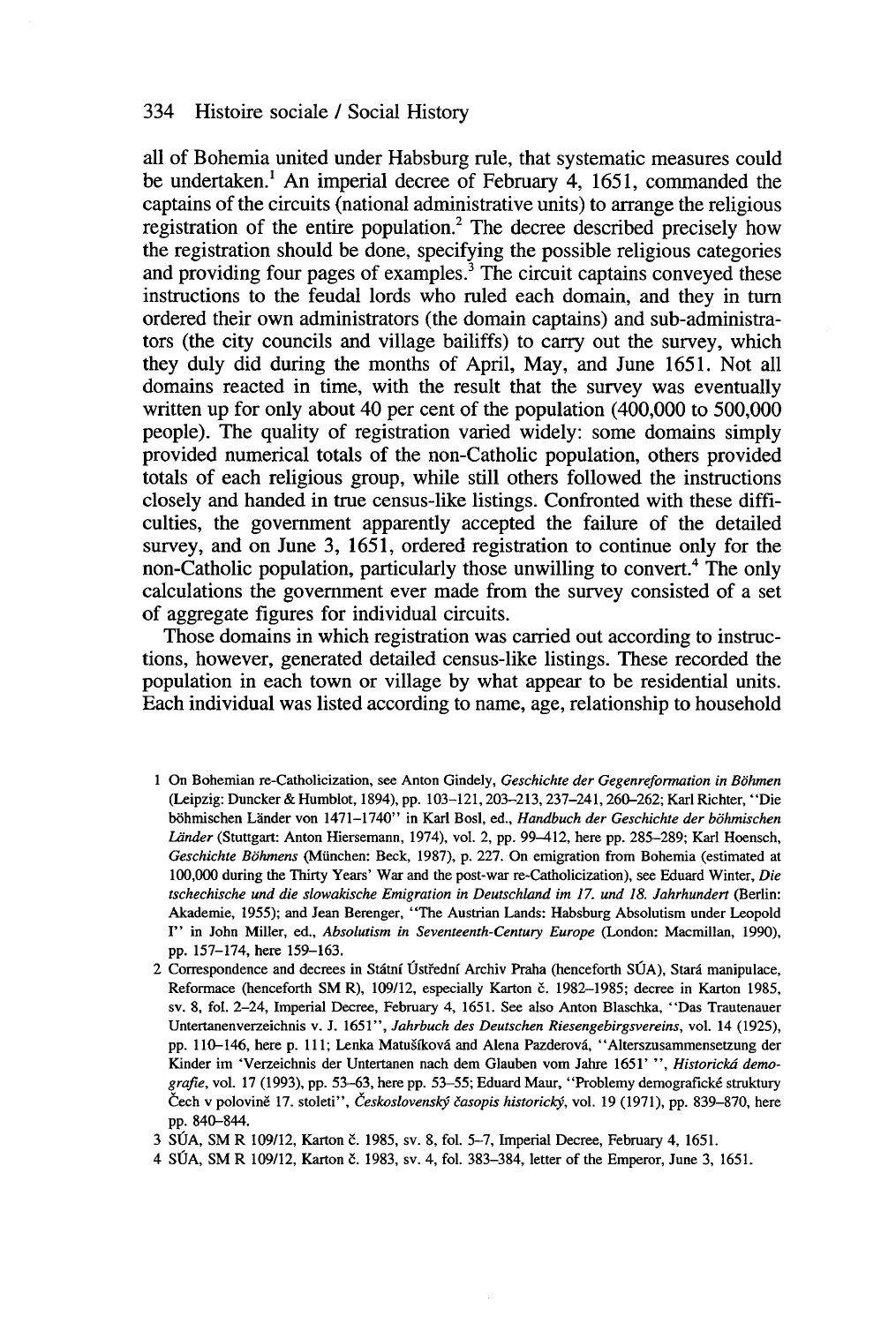head, occupation, legal status, social status, and religious status. Legal status was defined in terms of personal subjection: noble, free, non-subject, and subject (i.e. serf, comprising the vast majority of the population). Social status was defined in essentially economic terms: town burgher *(Bürger, mdidn),* peasant *(Bauer, sedldk)*, gardener *(Giirtner, zahradnik),* cottager *(Hiiusler, domkdf),* "crofter" *(Chalupner, chalupnik),* and' 'inrnate" *(Hausgenosse, podruh).* Religious status was defined in four colurnns: "Catholic" or "non-Catholic" and, if non-Catholic, then whether there was "hope" or "no hope" of conversion.<sup>5</sup>

Three years later, in 1654, the government commissioned a second big survey, the *Berní rula* (tax register).<sup>6</sup> It recorded the name of each holder of taxable property, the type of holding (a social category assigned by the authorities), total seed sown, productive seed sown, nurnber of livestock, and sorne craft occupations.? A "reinspection" of the *Berni rula* in 1680 and

5 On the 1651 census, see BIaschka, "Das Trautenauer Untertanenverzeichnis"; Anton BIaschka, "Die Bevölkerung Nordostböhmens nach dem Dreißigjährigen Kriege", Jahrbuch des Deutschen Riesen*gebirgsvereins,* vol. 19 (1930), pp. 215-229; Eliska Canova, "Slozeni domacnostf v Cechach v roce *1651", Historickd demografie,* vol. 16 (1992), pp. 63-66; Eliska Canova, "Soupis poddanych poole víry a studium historické rodiny", *Archivní časopis*, vol. 42 (1992), pp. 28–34; Eliška Čáňová, Pavla Horska, and Eduard Maur, "Les listes nominatives de la Bohème, sources de données pour l'histoire sociale et la démographie historique", *Annales de démographie historique,* vol. 24 (1987), pp. 295- 312; Viktor Lug, "Das Einwohnerverzeichnis der Herrschaft Reichenberg aus dem Jahre 1651", *Mitteilungen des Vereins für Heimatkunde des Jescken-lser-Gaues,* vol. 26 (1932), pp. 7-12; Matusfkova and pazderova, "Alterszusammensetzung der Kinder"; Maur, "Problemy"; Eduard Maur, "Populacnf vyvoj ceskych komornfch panstvf po valce ti'icetileté", *Acta Universitatis Carolinae, Philosophica et historica,* vol. 3 (1972), pp. 9-80; Ernst Schreiber, *Der Elbogner Kreis und seine Enklaven nach dem Dreij3igjiihrigen Kriege* (Prague: Verlag der deutschen Gesellschaften der Wissenschaften und Künste, 1935); and the articles collected in *Historickd demografie,* vols. 4 (1970) and 6 (1972). The sources are in SÛA, SM R 109/45 Bech. 22; SM R 109/45 B-H 40; SM R 109/45 Bol. 10, 17; and Státní oblastní archiv Litoměřice, pobočka Děčín (henceforth SOA Děčín), fond Thun-Hohenstein. A complete edition of the 1651 census is currently being prepared, and volumes 1 (Loket circuit), 2 (Boleslav circuit), and 3 (Beroun circuit) have already appeared: *Soupis poddanych podle viry. Loketského* (Prague: Statnf Ûsti'ednf Archiv v Praze, 1993); *Soupis poddanych podle viry. Boleslavsko* (Prague: Statnf Ûsti'ednf Archiv v Praze, 1994); *Soupis poddanych podle viry. Berounsko* (Prague: Statnf Ûsti'ednf Archiv v Praze, 1995).

- 6 This is held in SÛA, *Bemi rula* (henceforth BR), c. Iff. A summary edition was published as *Bemi rula. K edici Bemiruly* (Prague: Archiv Ministerstvo Vnitra, 1950). On the structure of the 1654 tax register and its 1680 reinspection, see Josef Pekai', *Ceské katastry* (Prague: Historicky Klub, 1932), pp. 4-38; Anton Blaschka, "Die Grafschaft Glatz nach dem DreiBigjahrigen Kriege", *Jahrbücher des Vereinsfür Geschichte der Deutschen in Bohmen,* vol. 1 (1926), pp. 43-146; Franz A. Slavik, "Bohmens Beschreibung nach dem 30jiihrigen Kriege", *Mitteilungen aus dem Landesarchive des Konigreiches Bohmen,* vol. 3 (1910), pp. 20-133; Schreiber, *Der Elbogner Kreis;* Milan Volf, "Hospodâi'sky a socialnf obraz Litomei'ického kraje podle bernf ruly", *Sbomik archivnich prad,* vol. 18 (1968), pp. 142-236; *Archiv CeskY,* vol. 29 (1913), pp. 260ff.
- 7 The amount of seed is usually reported in *Strich* (covering ca. 0.285 hectares, or in cubic terms 93.587 litres), *Viertel* (ca. 0.07125 ha or 23.396 litres), and *Mass* (ca. 0.018 ha or 5.849 litres). For measures and calculations used in the tax cadaster, see Slavik, "Bohmens Beschreibung", pp. 87-99; and generally Gustav Hofmann, *Metrologickd pfirucka pro Cechy, Moravu a Slezsko* (Plzen: Zapadočeské nakladelství, 1984). On the categories of the *Berní rula* of 1654, see Archiv Český, vol. 29 (1913), pp. 300ff, 344ff.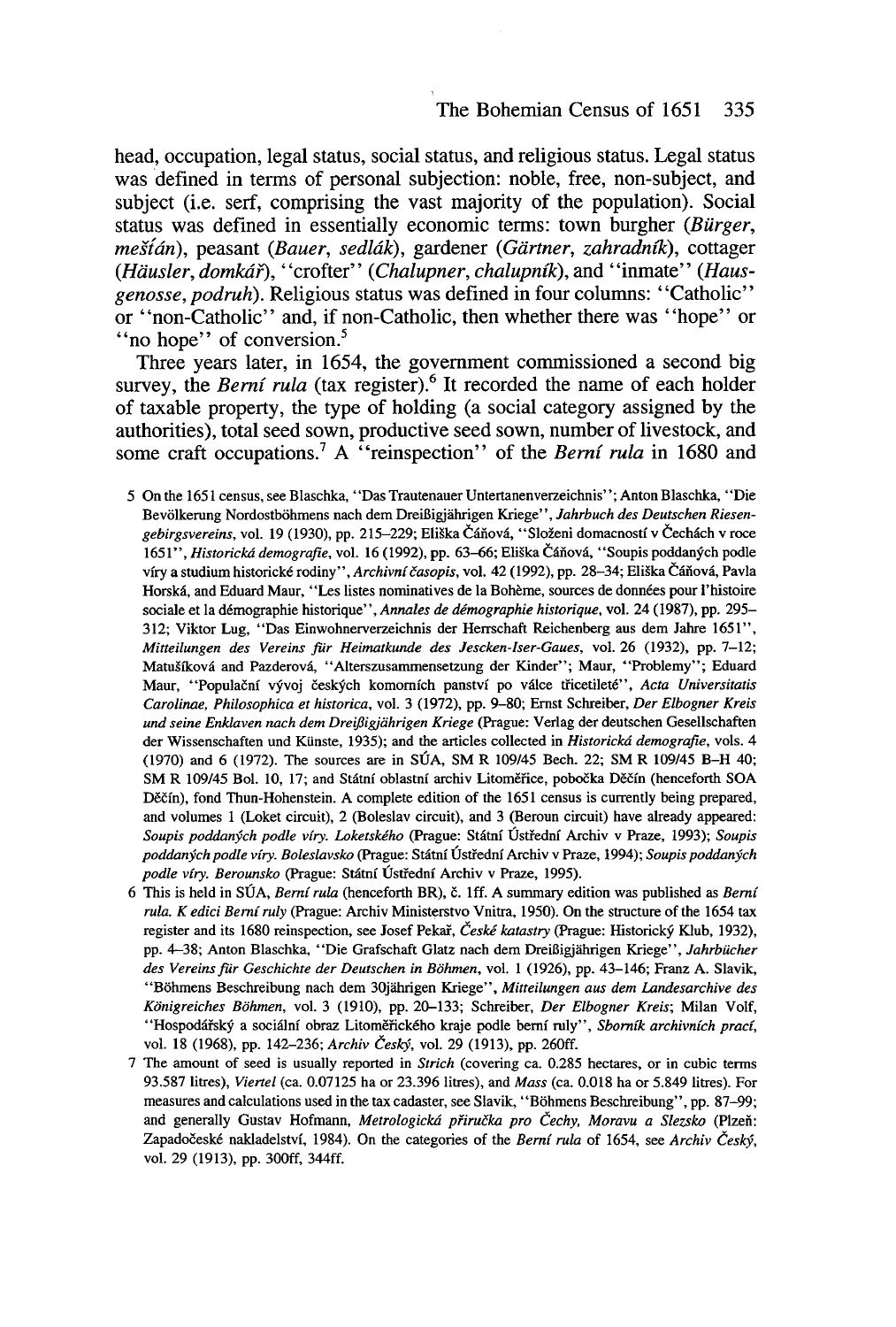the "Theresian cadaster" of  $1711$  to  $1748$  used the same categories.<sup>8</sup> These tax registers survive for most circuits of Bohemia. Although the 1654 register lists only those with taxable property, the "holding" in 1654 appears to correspond to the "household" in the 1651 census, enabling researchers to link these records.

The two great registers of the 1650s have long been central sources for Bohemian history. However, they are so detailed and colossal that, without computers, analysis has been limited to simple calculations and local studies. A Czech, Austrian, and British research team has therefore begun to create a database containing the 1651 census, the 1654 tax register, the 1680 "revisitation", and the 1711-1748 Theresian cadaster, for five feudal domains.<sup>9</sup> Characteristics of this sample are shown in Table 1. Project members are using this database to investigate a variety of questions under the general rubric "Bohemian Social Structure, 1650-1800": the determinants of family structure and demographic behaviour; the nature and causes of changing social structure; the "second serfdom" or growth in the institutional powers of the great feudal landlords; "proto-industrialization" or the rise of rural export-industries; the Catholic counter-reformation; and the local effects of the growth of the early modern state.

The data are also generating their own questions. One of them concerns a large group of people identified as *Hausgenossen* (literally, "house $fellows'$ )  $-$  inmates living in the households of others. As Table 2 shows, these inmates made up 18 per cent of all individuals listed in the sample domains, 27 per cent in the towns, and 16 per cent in rural areas. Many inmates lived in their own conjugal family units  $-$  that is, together with a spouse, offspring, or both. These "inmate sub-households" made up no fewer than one-fifth of all households in the sample. Inmates and inmate sub-households were therefore an important feature of Bohemian society in 1651.

Inmates are found in many pre-industrial European populations, but their numbers varied widely across communities and regions. Higher proportions of inmates are generally observed in towns, which is ascribed to urban housing structure and craft labour requirements. Proportions of inmates also varied considerably across different rural areas, however, and here theories diverge. Sorne emphasize the labour demands of different sorts of rural economy: it is argued that arable farming, vine-growing, and proto-industry generated more inmates, while pastoral agriculture and mixed farming gave

<sup>8</sup> The 1680 revisitation is held with the *Bemi ru/a* in SUA BR; the Theresian cadaster, which includes a declaration of demesne land, is held in SUA, Tereziansky katastr. See Pekai', *Ceské katastry,* pp. 101-142.

<sup>9</sup> This project, "Social Structures in Bohemia, 1650-1800", has been funded since 1992 by the Austrian Federal Ministry of Science and Research. For further initial results, see Markus Cerman, "Bohemia after the Thirty Years' War: Sorne Theses on Population Structure, Marriage and Family", *Journal of Farnily History,* vol. 19 (1994), pp. 149-175.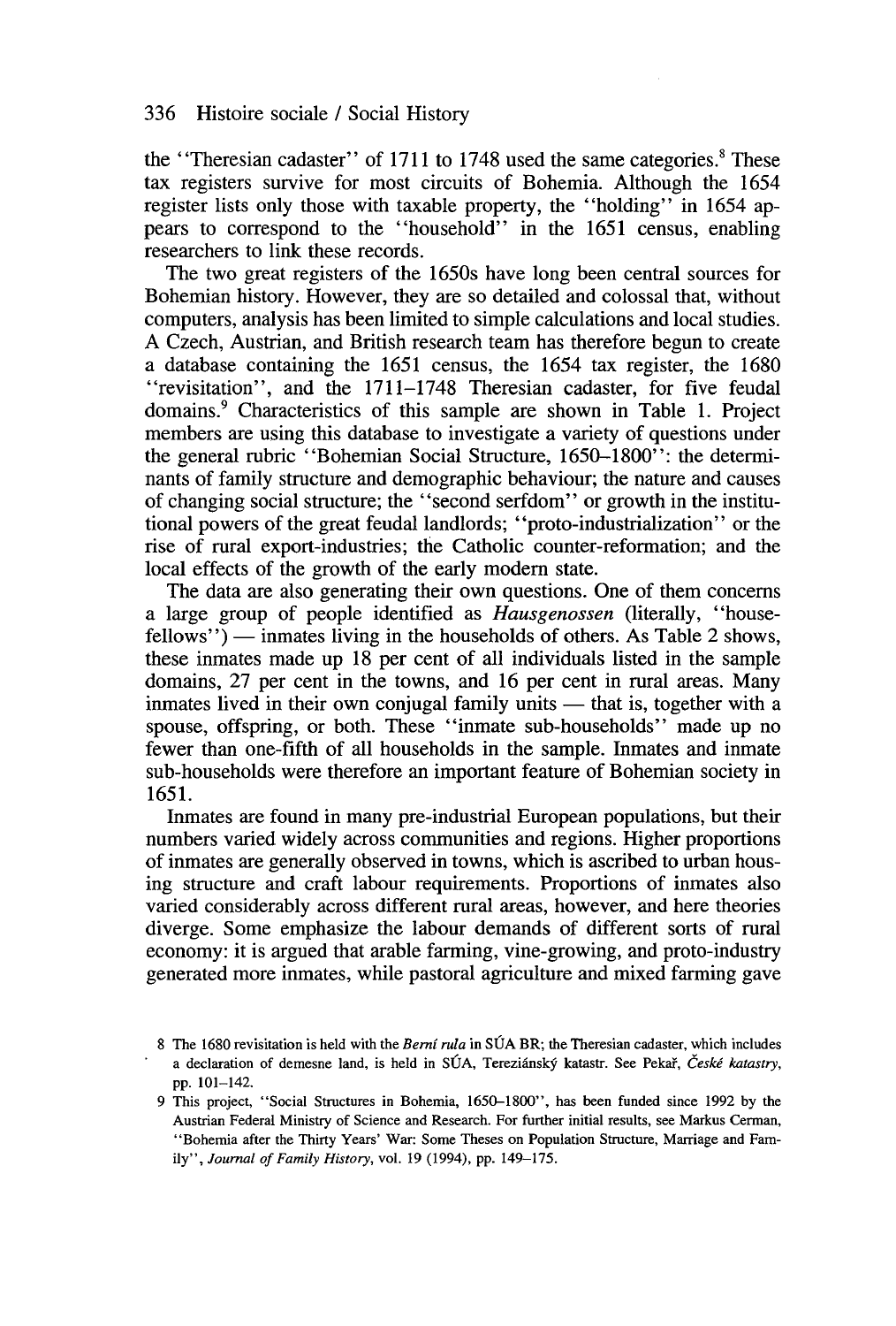|           | <b>Circuit</b>  | No. communities |                   |                                    |     |                    |                                |  |
|-----------|-----------------|-----------------|-------------------|------------------------------------|-----|--------------------|--------------------------------|--|
| Domain    |                 | Villages        | Towns/<br>Markets | No. holdings<br>Total<br>Abandoned |     | No.<br>inhabitants | Economy                        |  |
| Chýnov    | Bechyně         | 34              |                   | 540                                | 85  | 1,605              | medium-scale                   |  |
|           |                 |                 |                   |                                    |     |                    | agriculture                    |  |
| Děčín     | Litoměřice      | 57              |                   | 1.119                              | 66  | 7.306              | medium-scale<br>agriculture    |  |
| Frýdlant  | <b>Boleslav</b> | 38              | $\overline{2}$    | 2,031                              | 995 | 6.973              | agriculture,<br>proto-industry |  |
| Liberec   | <b>Boleslav</b> | 27              |                   | 988                                | 54  | 6,047              | proto-industry                 |  |
| Poděbrady | Bydžov          | 48              |                   | 866                                | 288 | 2,441              | large-scale<br>agriculture     |  |

 $\mathcal{L}^{\mathcal{L}}(\mathcal{A})$  and  $\mathcal{L}^{\mathcal{L}}(\mathcal{A})$ 

 $\alpha$ 

# **Table 1 Characteristics of Sample Domains of Bohemia, 1651-1654**

*Source: Soupis poddanych,* 1651; *Bern( ru/a, 1654.*

 $\sim$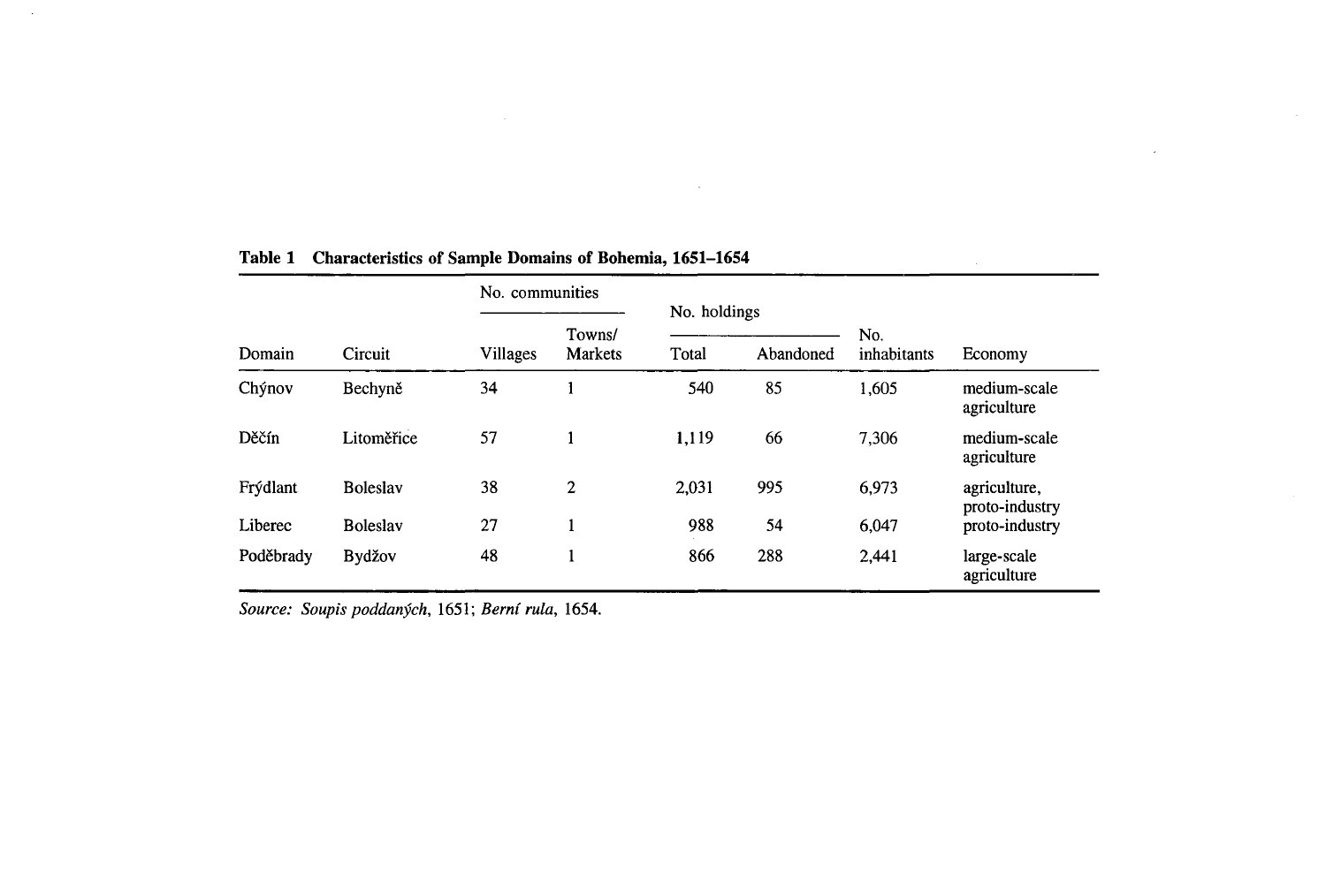| Locality                   | Total<br>population | No.<br>inmates | $\%$<br>inmates | No. main<br>households | No. inmate<br>sub-<br>households | % inmate<br>$sub-$<br>households |
|----------------------------|---------------------|----------------|-----------------|------------------------|----------------------------------|----------------------------------|
| Chýnov domain <sup>b</sup> | 1,570               | 223            | 14.2            | 457                    | 90                               | 16.5                             |
| Děčín rural                | 7,061               | 1.398          | 19.8            | 1.164                  | 332                              | 22.2                             |
| Frýdlant town              | 939                 | 170            | 18.1            | 189                    | 38                               | 16.7                             |
| Nové Město town            | 428                 | 62             | 14.5            | 117                    | 26                               | 18.2                             |
| Frýdlant rural             | 5,808               | 697            | 12.0            | 1,461                  | 209                              | 12.5                             |
| Liberec town               | 1,698               | 455            | 26.8            | 249                    | 93                               | 27.2                             |
| Liberec rural              | 4,321               | 821            | 19.0            | 692                    | 223                              | 24.3                             |
| Poděbrady town             | 628                 | 307            | 48.9            | 69                     | 80                               | 53.7                             |
| Poděbrady rural            | 1,774               | 323            | 18.2            | 342                    | 92                               | 21.2                             |
| Total urban                | 3.693               | 994            | 26.9            | 624                    | 237                              | 27.5                             |
| Total rural                | 11.903              | 1,841          | 15.5            | 3,659                  | 856                              | 19.0                             |
| Total sample               | 24,227              | 4,456          | 18.4            | 4,740                  | 1,183                            | 20.0                             |

 $\sim 100$  km s  $^{-1}$ 

## **Table 2 Inmates and Inmate Sub-Households' in Sample Domains, 1651**

a) Inmate sub-households are defined as all inmate groups forming conjugal family units.

b) Children under 11-12 years not recorded.

 $\sim 10^7$ 

*Source: Soupis poddanych, 1651.*

 $\ddot{\phantom{a}}$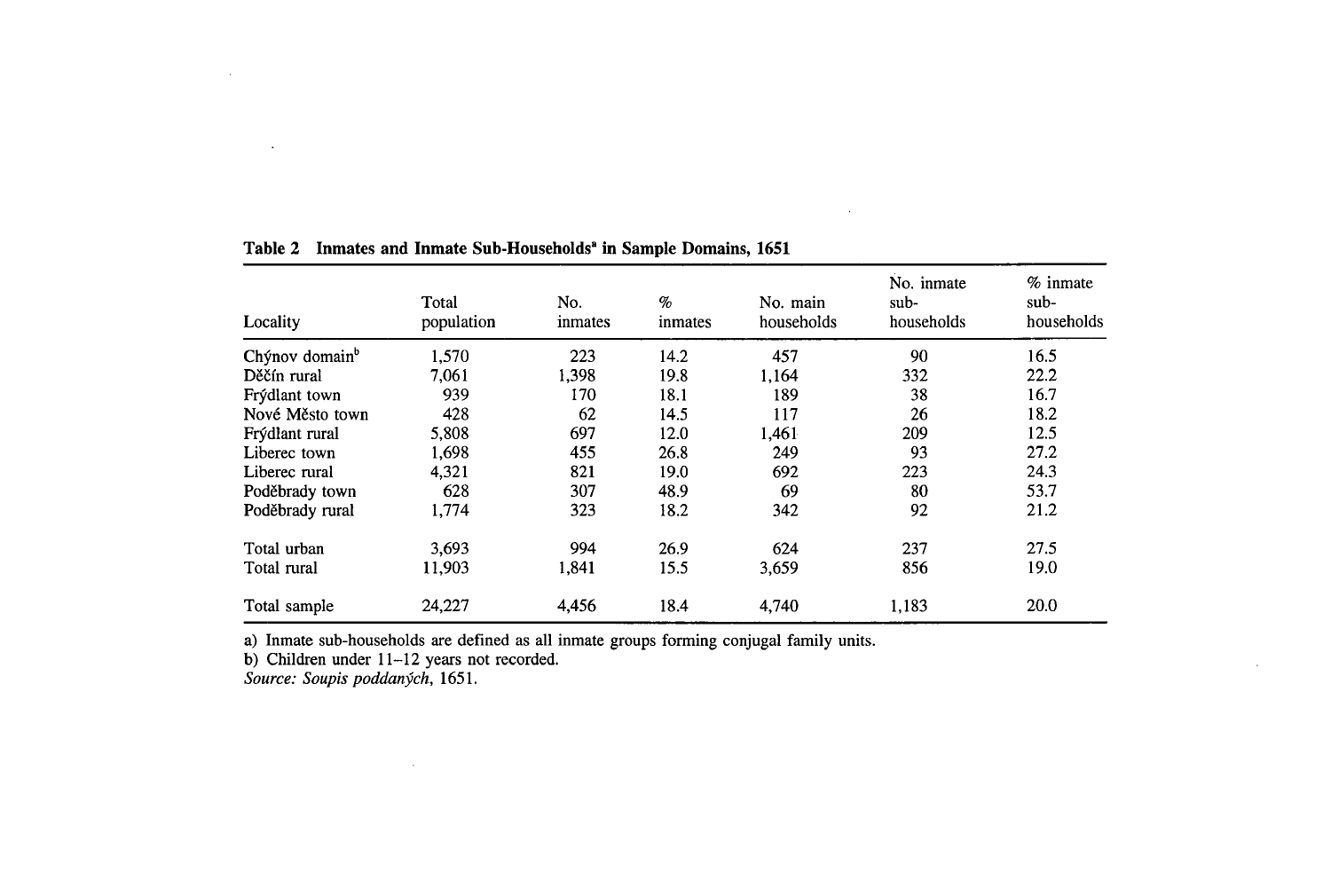rise to fewer inmates but more servants.<sup>10</sup> Other theories emphasize inheritance, marriage, and retirement practices: single-heir inheritance, 10w marriage age, and *inter vivas* property transfers combined with retirement contracts are thought to have given rise to inmates in the form of retired parents and non-inheriting siblings.<sup>11</sup> Still other theories emphasize changes in social structure: where dividing peasant holdings or settling on village commons was prohibited, demographic pressure on the land is thought to have created a stratum of inmate sub-households (if landless people were allowed to marry) or unmarried inmates and servants (if marriage was more restricted).<sup>12</sup> How useful are these theories in explaining the Bohemian findings?

One hint as to the possible origins of sorne of the Bohemian inmates is provided by the almost complete absence of co-resident kin outside the nuclear family. In the domains of Liberec, Frýdlant, and Děčín, for instance, only 1.5 per cent of households contained non-nuclear kin in 1651. This is extraordinarily low, even by northwest European standards, and suggests that sorne "inmates" were in fact relatives.

Much literature on Bohemian family structure adopts this explanation, emphasizing the youngest-son Bohemian inheritance pattern, which encouraged two practices likely to lead kin to co-reside as inmates. The first was the "retirement contract", whereby parents transferred headship to the heir (customarily the youngest son) in return for various considerations, including the right to dwell as inmates in the "old people's part" of the family house. The second was the *vybiti,* whereby an eIder son married but remained in the parental household as an inmate, supplying labour on the holding until the youngest brother was old enough to inherit.<sup>13</sup>

Both practices assume inheritance in the male line. Thus their importance

- 10 See Lutz K. Berkner, "The Stem Family and the Development Cycle of the Peasant Household: An Eighteenth Century Austrian Example", *American Historical Review,* vol. 77 (1972), pp. 398-417; Michael Mitterauer, "Auswirkungen von Urbanisierung und Frühindustrialisierung auf die Familienverfassung an Beispielen des éisterreichischen Raums" in Werner Conze, ed., *Sozialgeschichte der Familie in der Neuzeit Europas. Neue Forschungen* (Stuttgart: Klett, 1976), pp. 53-146. On how rural economy and "ecotype" could influence rural labour organization, see Michael Mitterauer, "Formen liindlicher Familienwirtschaft. Historische Okotypen und familiale Arbeitsorganisation im österreichischen Raum" in Josef Ehmer and Michael Mitterauer, eds., *Familienstruktur und Arbeitsorganisation in liindlichen Gesellschaften* (Vienna: Béihlau, 1986), pp. 185-323; and Michael Mitterauer, "Peasant and Non-Peasant Family Forrns in Relation to the Physical Environment and the Local Economy", *Journal of Family History,* vol. 17 (1992), pp. 139-159.
- liOn Bohemian inheritance, see Vladimir Prochâzka, *Ceska poddanskâ nemovitost v pozemkovjch kniluich* 16. *a* 17. *stoleti* (Prague: Academia, 1963); Pavla Horskâ, "Rodinnâ strategie ve vesnici Záblati na třeboňském panství (1661–1820)", *Historická demografie*, vol. 17 (1993), pp. 131–152; Kami! Krofta, *Déjiny selského stavu* (Prague: Academia, 1949); Josef Tlapâk, "K nekterym otâzkam poddanské nezakupní držby v Čechách v 16.–18. století", Pravnehistorické studie, vol. 19 (1975).
- 12 A. Kunze, "Vom Bauerndorf zum Weberdorf" in *Oberlausitzer Forschungen. Beiträge zur Landesgeschichte* (Leipzig: Reuter, 1961), pp. 165-192, here 166ff.
- 13 See Prochâzka, *Ceska poddanskâ nemovitost;* Horskâ, "Rodinnâ strategie"; Krofta, *Déjiny selského* stavu; Tlapák, "K některým".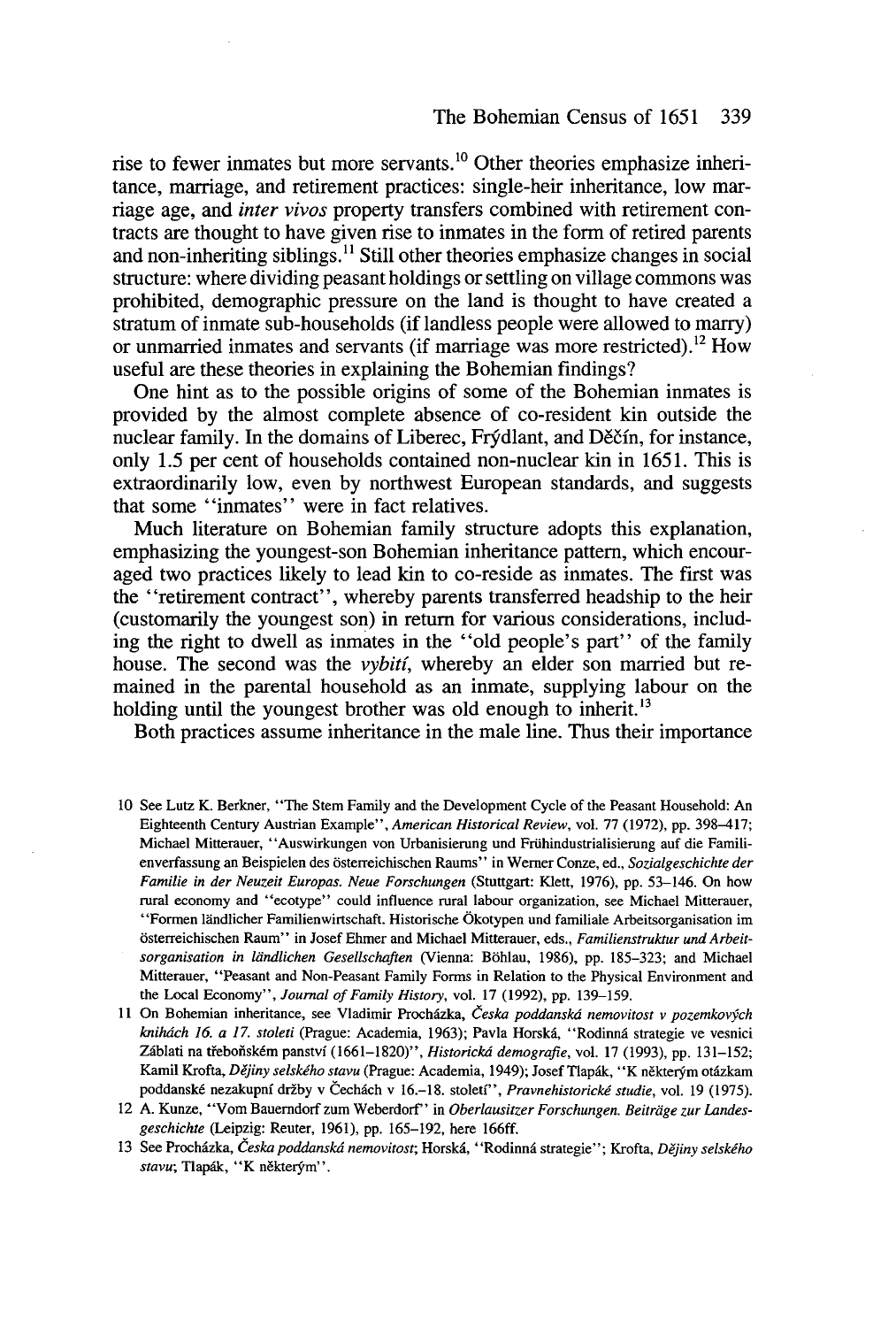in generating the inmate population can be explored through surname links between inmates and main households. As Table 3 shows, only 9 per cent of inmate sub-households in the Frydlant countryside and only 20 per cent in the Liberec countryside can have involved retirement contracts in the male line. Only Il per cent in Frydlant and 17 per cent in Liberec can have involved *vybiti* arrangements in the male line. By contrast, 80 per cent of inmate sub-households in the Frydlant countryside and 63 per cent in the Liberec countryside showed no kin links in the male line with the main household. Clearly, only a small proportion of inmate sub-households can have been created by classic retirement contracts or *vybiti* arrangements, whereby the youngest  $-$  or any  $-$  son inherited. A substantial proportion of individual inmates, as well, were unrelated in the male line to the main household, as shown by a study of the domain of Děčín by Markéta Seligová.<sup>14</sup> Inmates were present in 36 per cent of Děčín households in 1651, but only half of all individual inmates shared a surname with the main household. The other half were not, therefore, inmates as a result of inheritance by a son. Although inmates not sharing surnames with the main household may have been relatives in the female line, such arrangements must have resulted from lack of male heirs, discretion in inheritance practices, or forces other than inheritance.<sup>15</sup> It appears, then, that inheritance practices or other kinship ties in the male line were responsible for half of individual inmates in Děčín domain, 37 per cent of inmate sub-households in Liberec domain, and 20 per cent of inmate sub-households in Frydlant domain. Clearly other factors were responsible for the remainder.

An alternative explanation for the origins of the Bohemian inmate population is advanced in literature on changes in social structure. Arno Kunze, for instance, regards Upper Lusatian and Bohemian inmates as comprising a separate "social stratum" inferior to the cottagers. After recolonization started around 1450, he argues, population growth and landlord engrossment reduced land availability, creating an inmate stratum renting dwellings on peasant holdings. This put pressure on communities to permit inmates to settle as cottagers on the commons. The need for labour led feudal lords and full peasants to permit opening the commons to settlement. Consequently, inmates settled as cottagers, and their numbers declined.<sup>16</sup>

The evidence for Frydlant and Liberec domains supports this account only partially. First, land scarcity here was probably not caused by landlord engrossment. In Frydlant domain, the number of full peasant holdings re-

16 Kunze, "Vom Bauerndorf', pp. 166-169, 191.

<sup>14</sup> Markéta Seligova, "Obyvatelstvo decfnského panstvf v polovine 17. Stoletf podle veku a rodinného stavu" *Historickti demografie,* vol. 19 (1995).

<sup>15</sup> Similarly low proportions of traceable retirement arrangements are found for inmates in a large sample of early modern Austrian listings: see Thomas Held, "Rural Retirement Arrangements in Seventeenth- to Nineteenth-Century Austria: A Cross-community Analysis", *Journal of Family History,* vol. 7 (1982), pp. 227-252, here p. 239.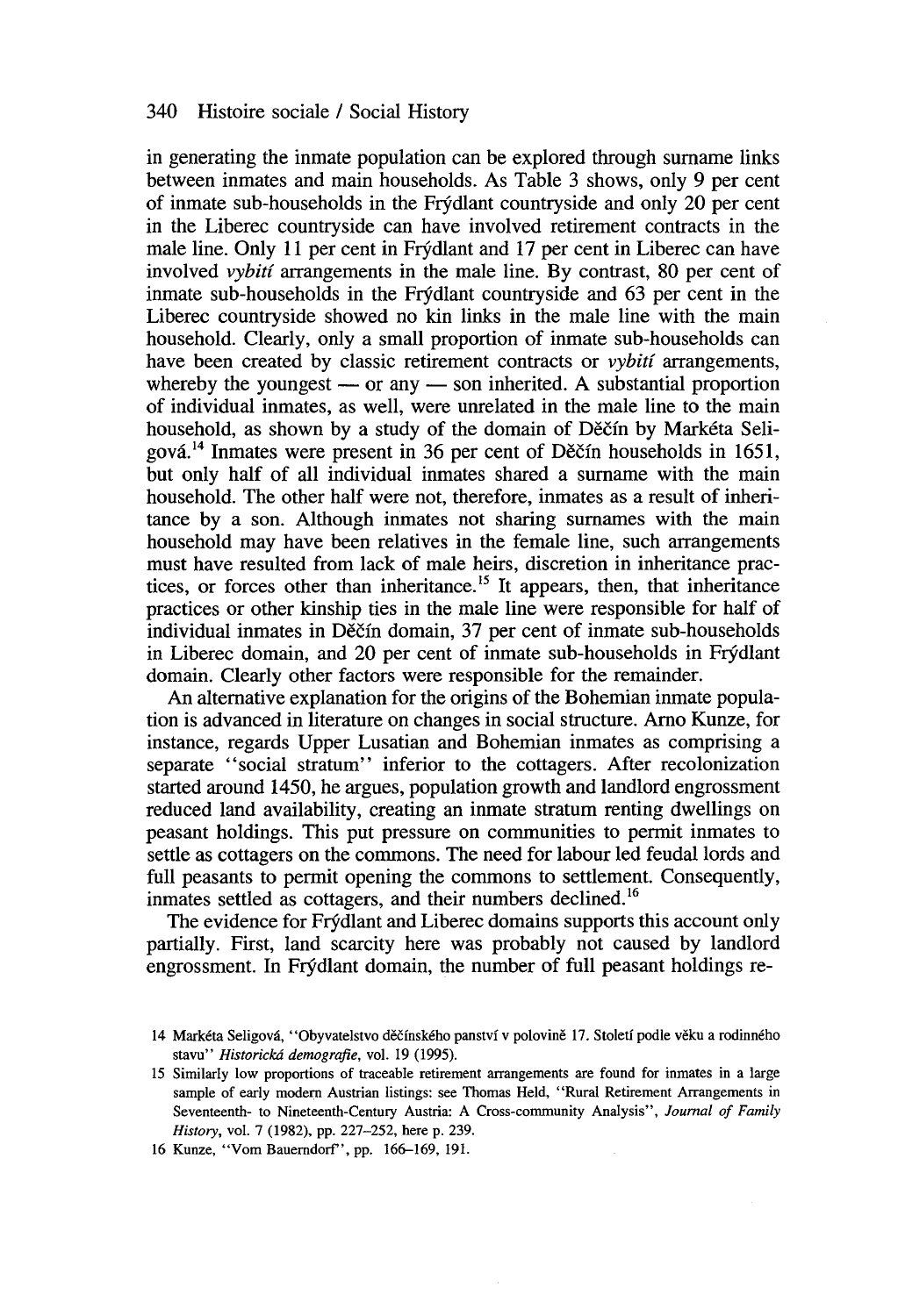|                                      | Frýdlant<br>rural | Liberec<br>rural |
|--------------------------------------|-------------------|------------------|
| No. main households                  | 1,461             | 692              |
| No. inmate sub-households            | 163               | 174              |
| % inmate sub-households              | 11.2%             | 25.1%            |
| Surname match, sub-household older   | 15                | 34               |
| As % of main households              | 1.0%              | 4.9%             |
| As % of inmate sub-households        | 9.2%              | 19.5%            |
| Surname match, sub-household younger | 18                | 30               |
| As % of main households              | $1.2\%$           | 4.3%             |
| As % of inmate sub-households        | 11.0%             | 17.2%            |
| Surname different                    | 130               | 110              |
| As $\%$ of main households           | 8.9%              | 15.9%            |
| As % of inmate sub-households        | 79.8%             | 63.2%            |

Table 3 Surname Links between Inmate Sub-Households and Main Households, Frydlant and Liberec Rural Areas, 1651

*Source: Soupis poddanych, 1651.*

mained stable throughout the sixteenth century, suggesting little engrossment, whether by the small knights or by the large feudal lords. Liberec domain had poor soils unprofitable for demesne farming, and only three new demesne farms were established in this period, one (Harcov, 1591) formed through purchase of a single peasant holding. Land scarcity must have had other causes here. Secondly, in these domains, the proportion of cottagers grew but that of inmates did not clearly decline. In Frydlant domain, the years between 1564 and 1591 saw the greatest growth in the proportion of cottagers, but also an increase in the proportion of inmates. In Liberec domain, the rise in the proportion of cottagers (sometime after 1591) was accompanied by litde apparent change in that of inmates for at least 60 years. Further doubt is cast on the view of inmates as a "social stratum", whose size varied with land scarcity, by the substantial groups of inmates in Bohemia in 1651, despite enormous war mortality and emigration. On the other hand, Frydlant domain had a lower proportion of inmates than other sample domains in 1651, which is consistent with its relatively early opening of village commons (1564 to 1591) and its large proportion of abandoned holdings in 1654. Findings on the level of the domain, therefore, do not clearly either support or refute the view of inmates as a "social stratum".

Research on the level of individual villages may cast light on this question. Dana Štefanová investigated land transactions in the Frýdlant village of Mildenau (now Luh) to find out whether inmates ever obtained landholdings.<sup>17</sup> Access to land would suggest that inmate status was a "life-

<sup>17</sup> Dana Stefanovâ, "Mobi1ita podruzské vrstvy. Snaha <sup>0</sup> jejf definici", *Casopis ruirodniho muzca, R.A.,* vol. 164 (1995).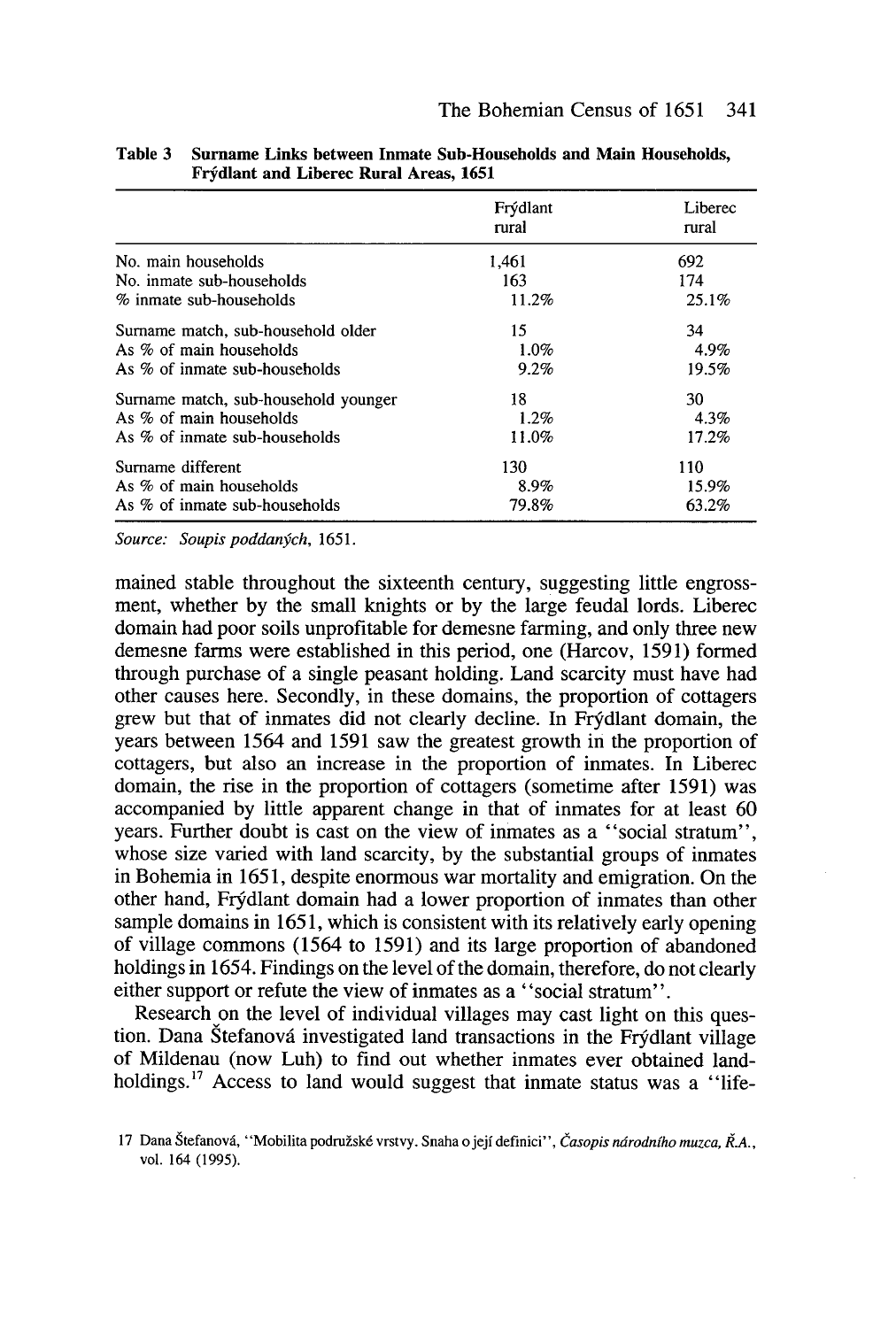cycle" phase rather than membership in a distinct "social stratum". A total of 40 land transfers were recorded for Mildenau from 1656 to 1672, only half of which were between kin. Of the other 20, five involved people from outside Mildenau, mainly nearby villages. Land was clearly quite transferable between members of different families and even different communities, but did inmates participate in this transfer? Mildenau had Il inmate subhouseholds in 1651. Four went into exile to escape re-Catholicization, and whether they ever obtained land is unknown. Of the seven remaining, two subsequently did own land. Indeed, both were involved in the same contract: in 1659, a cottage on the commons was sold by Nicol Nicht, listed in 1651 as an inmate aged 46, but now described as a *Chalupner* (the lowest houseowning social category) and "an old, weak, worn-out man"; the buyer was Christopher Bieberstein, an inmate aged 26 in 1651, by 1659 Nicht's son-inlaw. The other five inmate sub-households of 1651 did not obtain land in Mildenau between 1656 and 1672. An inmate in a neighbouring village later purchased a holding from a Mildenau widow, however, indicating that Mildenau inmates may in tum have obtained holdings in other villages.

These findings, although based on small numbers, show that inmate status was not exclusively either a life-cycle phase or a social stratum. That it had an important life-cycle component is suggested by the mean age of the Mildenau inmate household heads  $-29.6$  years  $-$  and the 48 per cent of aIl inmates in Frydlant domain aged 20 to 34 years. However, this did not mean inmates were guaranteed accession to land during their twenties or thirties: of the three inmates recorded in Mildenau land transfers between 1656 and 1672, one was 21, one was 34, and one was between 46 and 54. Moreover, at least five of the eleven original inmate sub-households failed to obtain land in the village over the next 25 years. Inmate status did not indicate lifelong membership in a socio-economic stratum, however. Upward mobility was possible, both within the village and into neighbouring villages, although only for a minority of inmates and only into the next social stratum, the cottagers. Even the few inmates in this single village show considerable heterogeneity, casting doubt on mono-causal explanations.

Further evidence of the heterogeneity of forces creating the Bohemian inmate population is provided by three cases from the *Amtsprotokolle* (feudal court minutes) for Frydlant domain in the 1650s.1<sup>8</sup> In December 1655, Georg Walter from Hainersdorf (now Jindřichovice p. S.) accused his son-in-Iaw of becoming enraged in drunkenness and firing a gun in the "parlour and chamber" he shared with his parents-in-Iaw. The son-in-Iaw presented two excuses. First, a "sickness of the head" made him uncontrolled in his cups. Secondly, his father-in-Iaw "had bequeathed to his other

<sup>18</sup> Sheilagh C. Ogilvie, "Alltagsleben und soziale Institutionen. Ein ethnologischer Blick auf die Mikrostrukturen", paper presented to the Zweites Workshop des Projekts "Soziale Strukturen in Bôhmen" (Prague, December 2-4, 1994).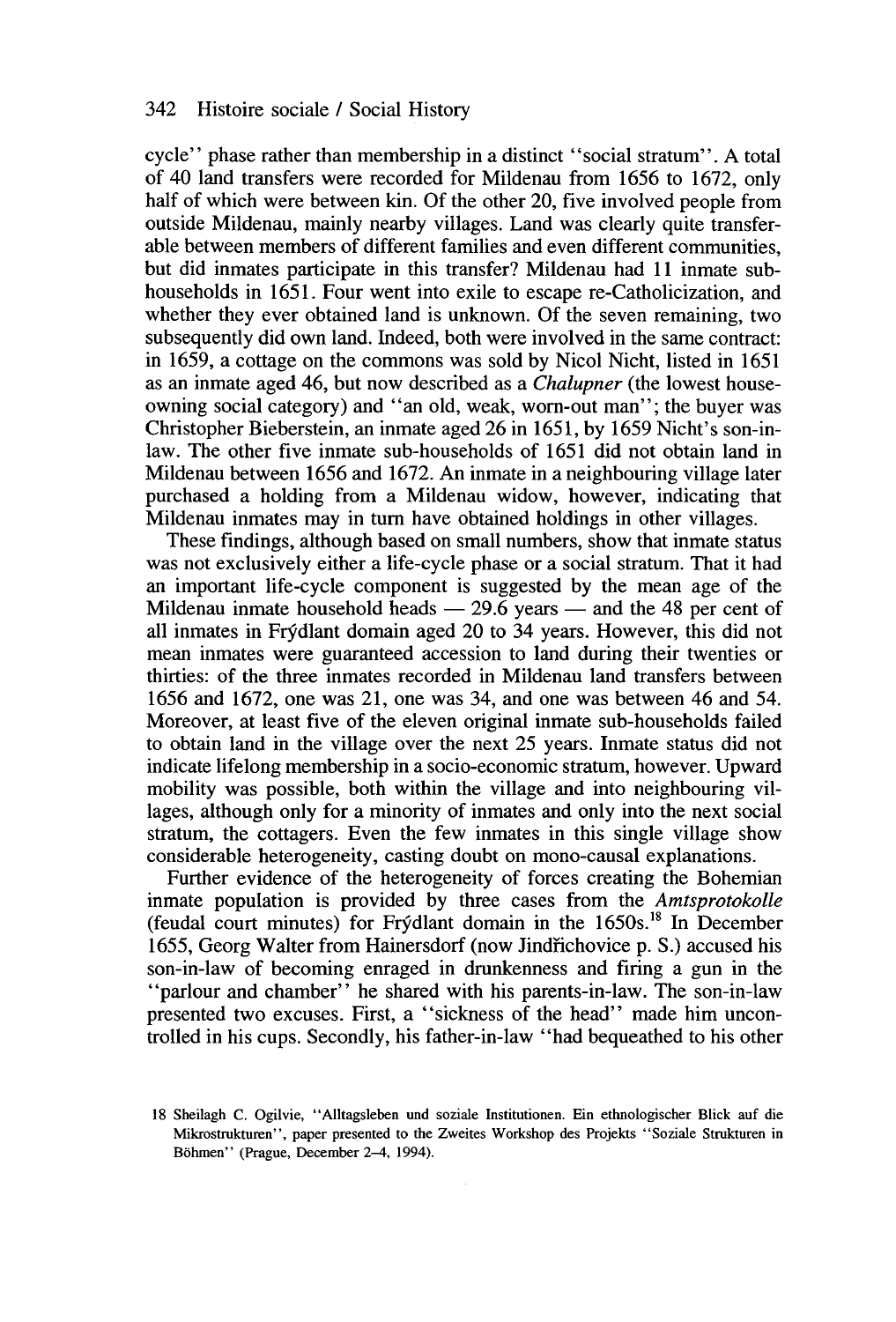children, but would not give anything to him, and the one annoyance created the other". However, he "was after all a young person, and wou1d improve his ways in future, and live with his father-in-Iaw and mother-inlaw peacefully". The feudal authorities reconciled the household, fined both parties, and imposed an additional fine on the son-in-Iaw because he had fired shots and thrown stones after soldiers quartered in the village.<sup>19</sup>

The 1655 court minute does not reveal whether the older or the younger couple constituted the "inmate sub-household". The 1651 census lists Georg Walter, a "gardener" aged 66, heading a household consisting of his wife and 24-year-old son, also Georg. The 1654 tax register lists a "gardener" called Jirzy Walter, with one cow and no land. Either young Georg had taken over the family holding between 1651 and 1654 and his parents had gone to live with their married daughter (a deviation from the classic retirement contract), or old Georg was still in charge of the family holding in 1654 and 1655, but had taken in his married daughter and her husband, and young Georg had died or moved into another household (as dependent rather than head). The son-inlaw's statement that he had not yet received an inheritance suggests that he was the inmate, and old Georg the head of the main household.

Inheritance therefore generated inmate households, but not always in the classic pattern. Bohemian inheritance clearly involved sufficient discretion not only to cause resentment about parents' choices, but also for parents to reside with a non-inheriting son-in-Iaw even when they had "other children", one of them possibly an adult son who had inherited the holding. Moreover, this inmate sub-household had been created not by inheritance itself, but by an unrealized inheritance claim. The relationship thereby established was close but resentful: no arm's-length "lodging arrangement", but one in which the two couples shared "parlour and chamber" and the son-inlaw promised "to live with" his parents-in-Iaw peacefully. Yet the very inheritance links which led to co-residence also created conflict.

Even inmate households apparently resulting from classic inheritance mIes could conceal both discretion and conflict. In June 1650, for instance, Hans Keller from Haindorf (now Hejnice), was accused by his mother, brother, and brother-in-Iaw of defaulting. on payments due on his "inheritancepurchase", violating the retirement contract with his mother, and failing to repay debts to her. Keller disputed the debts, but openly admitted defaulting on the inheritance payments because of "difficult times". Declaring that "he had never greatly desired the holding, his mother and his siblings had talked him into it", he proposed that he return the holding to his mother and

<sup>19</sup> SOA Oecfn, Historickâ Sbfrka, Karton 79, Ûrednf protokol 1655-6, fol. 1v-2r, court minute, November 16, 1655: "d. stuben vnd kamer"; "haubt kranckheit"; "dz er seine anderer Kinder auBgesezet, ihme aber nichts geben wolle, eine verdrieBlichkeit gebe die ander"; "Wehre auch ein Junger mensch, wolte sich hinführo beBem, vnd mit seinem Schweher vatter vnd Mutter fridlichen leben" .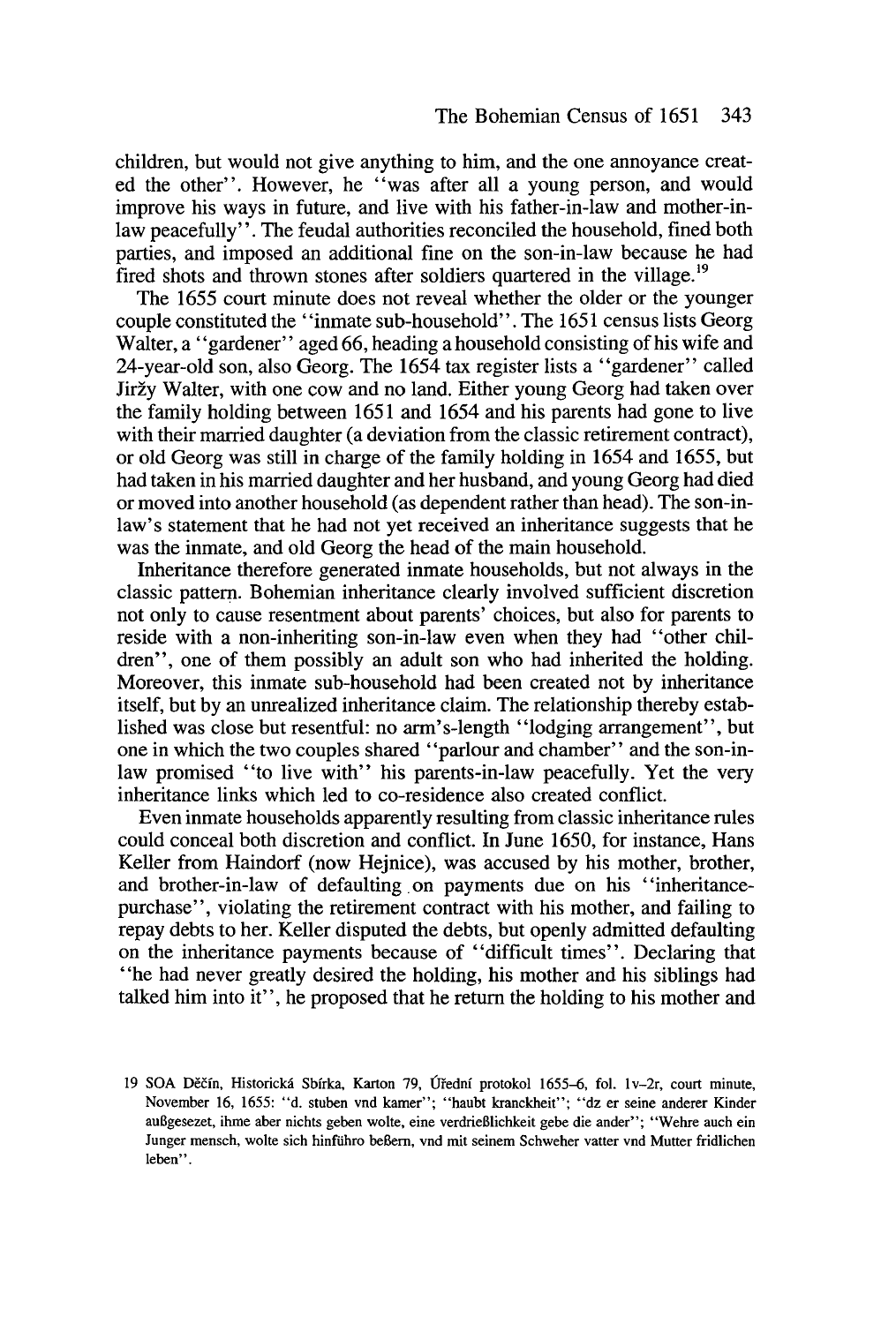siblings. Both family and feudal authority insisted on his keeping the holding and fulfilling the retirement contract. Ultimately it was agreed that Keller was to pay only half of the original purchase price, but retain the holding and keep up payments strictly.<sup>20</sup>

On the face of it, Keller's mother was an inmate created by the classic Bohemian inheritance practice, the retirement contract, but behind the classic pattern lay discretion. Keller had to be "persuaded" by his family to accept the inheritanee and retirement contract and was now compelled by family and feudal authority to retain them. **In** practice, inheritanee followed neither clear social mIes nor parental decree: it was a family decision, requiring persuasion and consent. Moreover, neither accession to a holding nor coresidence with a retired parent was unambiguously desired by potential heirs.

This case also illustrates another characteristic of the inmate population. Between June 1650 and the census of spring 1651, Keller's mother disappeared from both household and village. The only Keller in Haindorf in the 1651 census was Hans himself, a "peasant" aged 32, heading a household with his wife and four sons. Inmate arrangements  $-$  even those generated by inheritance — could clearly be ephemeral. Record linkage confirms this: not a single "inmate" mentioned in the Frydlant feudal court minutes between 1649 and 1655 could be found as an inmate in the 1651 eensus. Inmates were geographically and socially mobile.

The costs and benefits of this mobility are illustrated in a third feudal court case. **In** July 1651, Christof Herbig, an inmate from Mildenau, accused a peasant, his son, and other young men from neighbouring Raspenau (now Raspenava) of defamation and assault. Herbig had bought a pound of "spindIe-boards" from a board-cutter in Raspenau for five *Kreuzer.* He was supposed to take them to a customer in Görlitz (over the border in Lusatia), but "because of lack of transport could not pick them up so soon". Meanwhile Christof Walter, a peasant from Raspenau, had bought boards from the same board-cutter for only four-and-a-half *Kreuzer.* Informed by another villager, and meeting Walter on the road to Gorlitz, Herbig accused him of "an act of villainy", and a fight ensued.<sup>21</sup>

The judgement by the feudal authority strikingly illustrates its attitude toward inmates. Although Herbig was the accuser and had been physically attacked, it was he and not the accused who was punished. The reason was

<sup>20</sup> SOA Decfn. Hislorickâ Sbfrka, Karton 79, Ûi'ednf protokol 1649-55, fol. 96r-96v, court minute, June 4, 1650: "schweren Zeiten"; "so hette er auch dz gutt niemalls gros begehret, seine Mutter Undt sein geschwister hatten ihm darzue beredet".

<sup>21</sup> SOA Decfn, Historickâ Sbfrka, Karton 79, Ûi'ednf protokol 1649-55, fol. 155r-155v, court minute, July 31, 1651: "Spindebretter"; "weil Er aber wegen Mangelung der fuhren selbe nit bald abholen Konen"; "ein schelmstück"; "Er aber der herbig nur ein hausgnos vnd mit allerhand Caupleni sich nehret, auch ein gantzes Jahr der Obrigkeit Keine dinste thut, sondem sich nur des Cauplens nehret, da Er sol ein heusel annehmen Könte."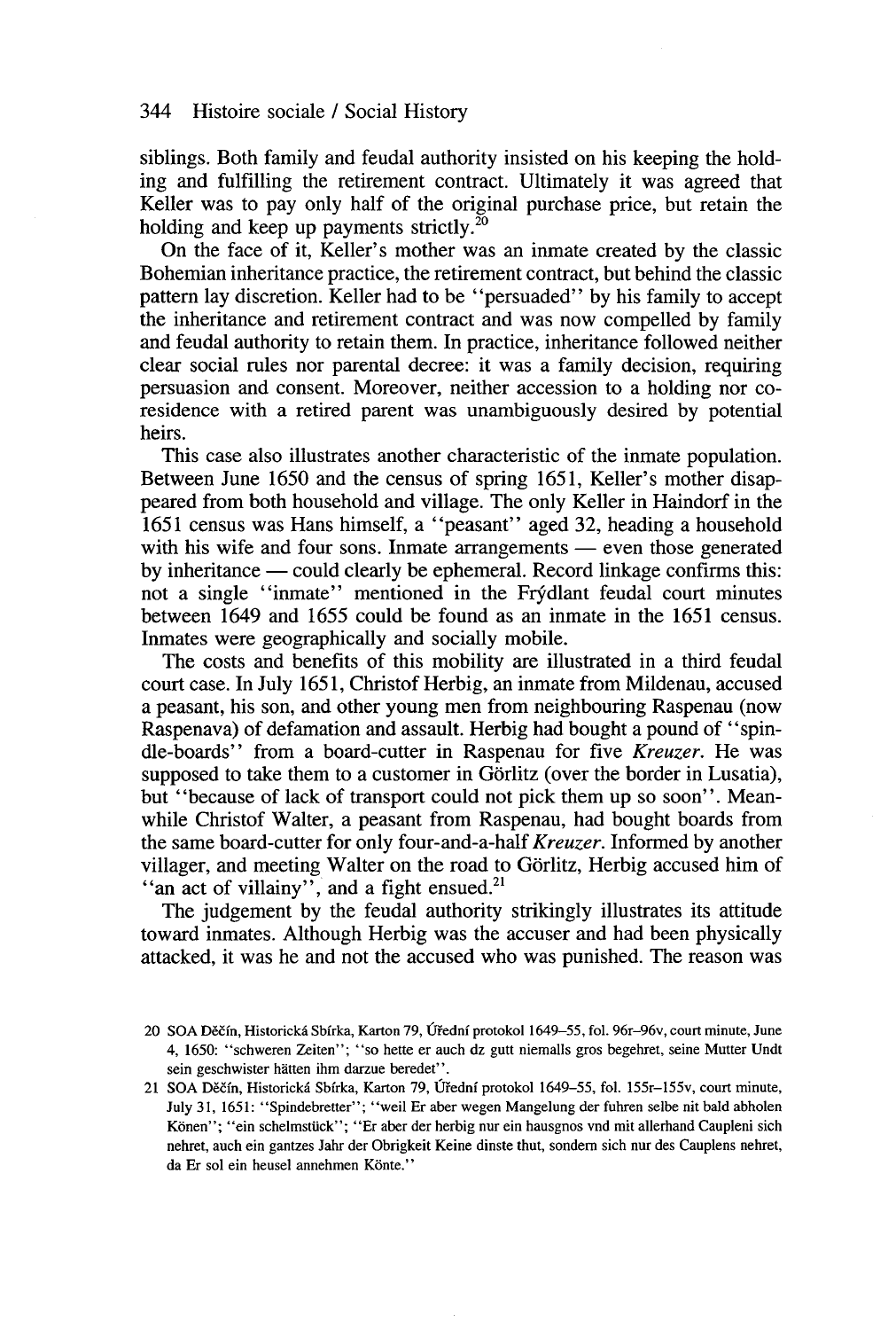stated explicitly: "Herbig is only an inmate, and earns a living from aIl sorts of dealing, and also has done no services for the feudal authority for a whole year, but rather earns his living only from dealing, when he should be able to take on a cottager holding." That is, the man himself preferred to live from small-scale trading as an inmate, rather than take an available holding as a cottager. The feudal authority wanted him to take a holding, which would oblige him to do labour services. Given the pressure the authority could exert  $-$  as in this case  $-$  it is striking how many people remained inmates in Bohemia in 1651. Herbig's reluctance to take a cottager holding, Keller's reluctance to take an available peasant holding, and the pressure exerted by the feudal authority in both cases suggest that one force behind the large percentage of propertyless inmates in Bohemia in 1651 may have been the burden of taxes, rents, and labour services on those with land and houses. In Bohemia under the "second serfdom", not aIl inmates sought the mixed blessing of holding property.

The pressures that created inmates also made them mobile. In the 1651 census, written up at least a month before this court case, the only individual in the entire domain of Frydlant who could have been Christof Herbig was a Christof Herwig, a *Chalupner* (the lowest house-owning social stratum of 1651), heading a childless household in Mildenau with a 22-year-old wife. Of course, Herwig may have been a different individual, but, if so, where was the Christof Herbig of the court case living a month earlier? If he was the same man, it suggests that the boundary between *Chalupner* (very small cottager) and *Hausgenosse* (inmate, perhaps sometimes occupying a separate cottage on a peasant's holding rather than separate rooms in a peasant's house) was rather fluid — although clearly for the feudal authority the distinction between *Hiiusler* (cottager) and inmate was crucial. The 1654 tax list assigned yet a third designation  $-$  "gardener"  $-$  to the only Christof Herwig in Mildenau (and the entire domain). The three different socio-economic designations assigned to Christof Herbig/Herwig of Mildenau in the space of four years — "very small cottager" in April-June 1651, "inmate" (and small-scale dealer) in July 1651, and "gardener" (with two cows) in  $1654$  — reinforce the impression that inmates were highly mobile between occupations and social categories.

What conclusions can we draw about the significant inmate population in mid-seventeenth-century Bohemia? The higher proportion of inmates in towns is consistent with other European findings, but the research to date cannot yet identify precise causes. In the town of Liberec, several inmate sub-households headed by wool-spinners lived in main households headed by woollen-weavers, suggesting that craft labour requirements played a role. For rural areas, prevailing theories variously emphasize labour requirements of different rural activities, inheritance practices, and changing social structure. The analysis is not yet sufficiently advanced to test whether inmate proportions varied with rural economic activities. However, it can offer evidence that the origins of the inmate population were more complicated